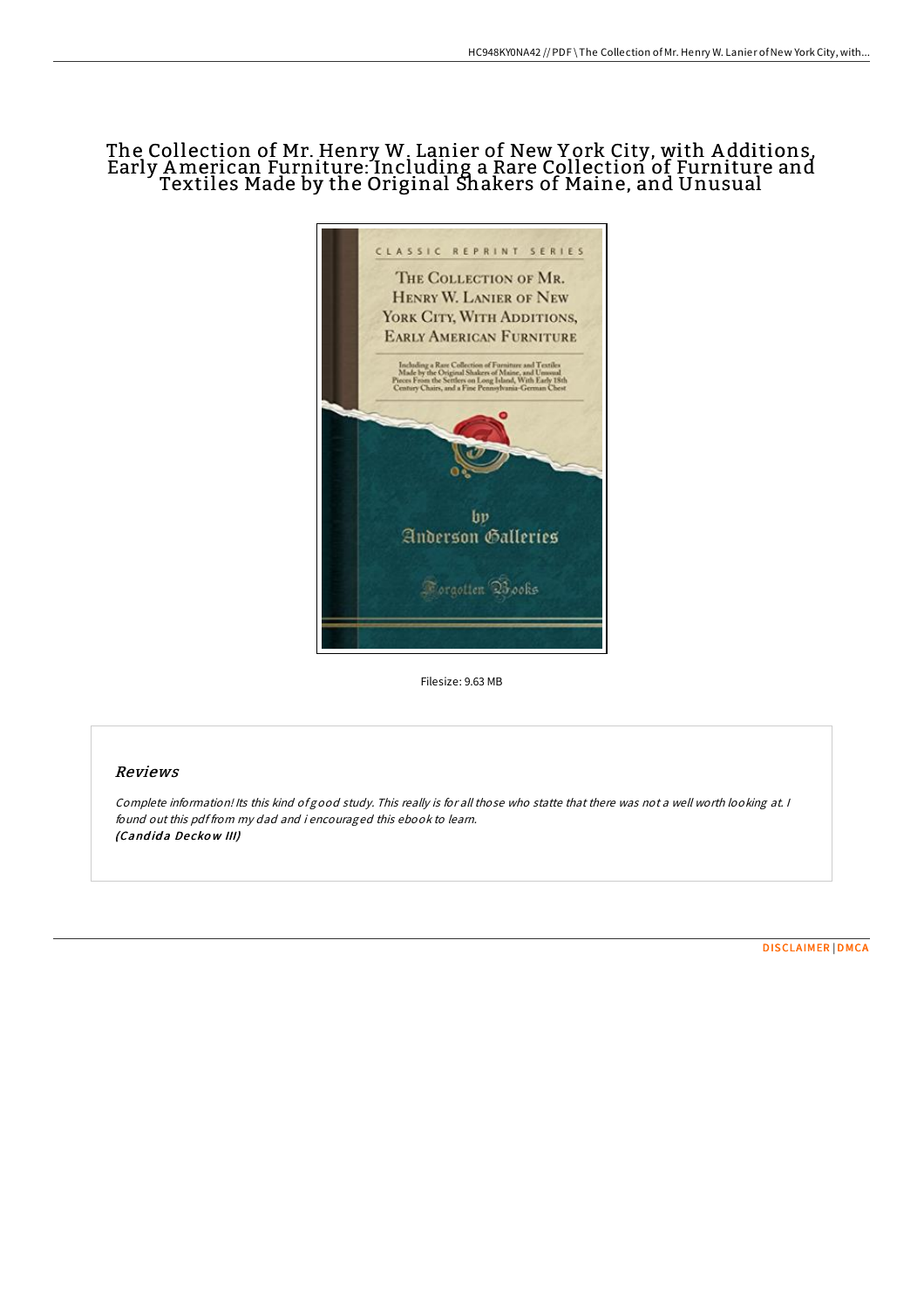## THE COLLECTION OF MR. HENRY W. LANIER OF NEW YORK CITY, WITH ADDITIONS, EARLY AMERICAN FURNITURE: INCLUDING A RARE COLLECTION OF FURNITURE AND TEXTILES MADE BY THE ORIGINAL SHAKERS OF MAINE, AND UNUSUAL



Forgotten Books, 2017. Paperback. Condition: New. Language: English . Brand New Book \*\*\*\*\* Print on Demand \*\*\*\*\*.Excerpt from The Collection of Mr. Henry W. Lanier of New York City, With Additions, Early American Furniture: Including a Rare Collection of Furniture and d104iles Made by the Original Shakers of Maine, and Unusual Pieces From the Settlers on Long Island, With Early 18th Century Chairs, and a Fine Pennsylvania-German Chest The highest bidder to be the buyer. In all cases of disputed bids the decision of the Auctioneer shall be final. Envers to give their names and addresses and to make such cash payments on account as may be required, in default of which the lots purchased shall be resold immediately. About the Publisher Forgotten Books publishes hundreds of thousands of rare and classic books. Find more at This book is a reproduction of an important historical work. Forgotten Books uses state-of-the-art technology to digitally reconstruct the work, preserving the original format whilst repairing imperfections present in the aged copy. In rare cases, an imperfection in the original, such as a blemish or missing page, may be replicated in our edition. We do, however, repair the vast majority of imperfections successfully; any imperfections that remain are intentionally left to preserve the state of such historical works.

B Read The Collection of Mr. Henry W. Lanier of New York City, with Additions, Early American [Furniture](http://almighty24.tech/the-collection-of-mr-henry-w-lanier-of-new-york-.html): Including a Rare Collection of Furniture and Textiles Made by the Original Shakers of Maine, and Unusual Online Do wnload PDF The Collection of Mr. Henry W. Lanier of New York City, with Additions, Early American Furniture: Including a Rare Collection of [Furniture](http://almighty24.tech/the-collection-of-mr-henry-w-lanier-of-new-york-.html) and Textiles Made by the Original Shakers of Maine, and Unusual